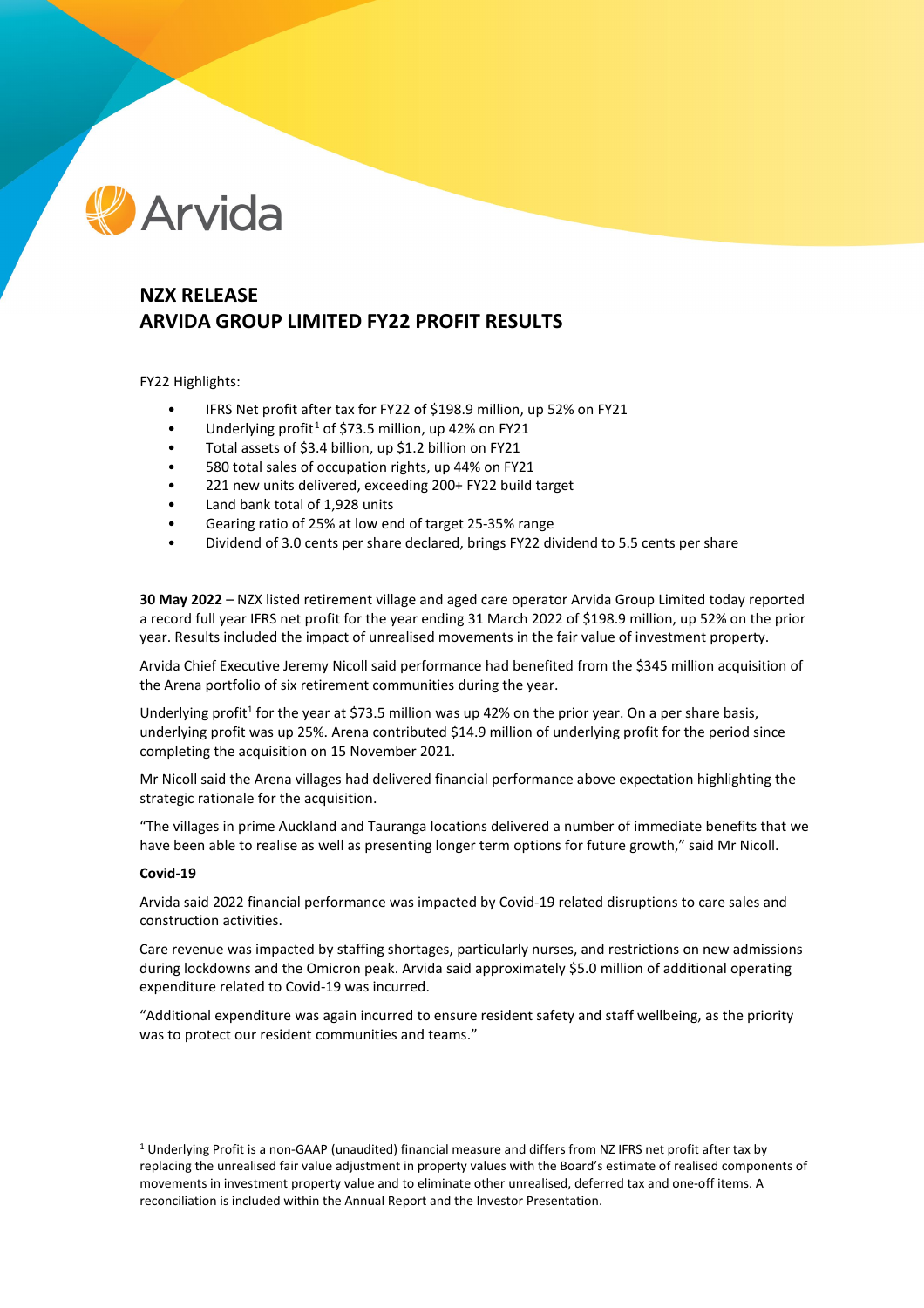#### **Sales activity**

Total gross proceeds from new sale and resale unit settlements increased to \$325.2 million, up \$97.8 million on the prior year. Settlements were up 44% to a total of 580 units settled during the year.

Resales were a key contributor to financial performance with the gross value increasing 44% to \$170.2 million. Resale margins were 26%, up from 23% in the prior year.

New sale activity resulted in 243 settlements with the gross value of \$155.0 million up \$45.6 million on the prior year. New sale margins were 17%, up from 15% in the prior year.

"This was a very strong result by our sales teams in a challenging market. It reflects continuing positive sentiment towards retirement village living and the benefits of community, security and access to care," said Mr Nicoll.

New care suite facilities at Aria Bay in Auckland and Copper Crest in Tauranga sold strongly. Mr Nicoll said the purpose-built care suite product at these centres is designed to offer residents a premium product with up to hospital level care.

Mr Nicoll commenting "the provision of an integrated quality care offering is core to Arvida's long term strategy. We have similar premium care suite developments planned for our retirement communities in Tauranga, Cambridge, Queenstown and Richmond."

### **Portfolio activity**

Arvida has a portfolio that comprises 5,456 units and beds spread across 35 retirement communities nationally. Acquisition, disposal and development activity during the year added a net 1,089 units, resulting in a 25% increase in the portfolio.

Arvida built 221 new homes in the year, across ten sites despite the closure of construction sites for the Covid-19 lockdown. Construction activity was in-line market guidance provided at the start of the year of between 200-250 units.

During the year Arvida divested four retirement communities with high traditional care mixes as it continued to rebalance its portfolio in line with strategic priorities.

Two parcels of land for greenfield development were also acquired during the year in Waikanae Beach and Te Awamutu. Arvida now has a significant future development pipeline that comprises 1,928 units.

"Adding to our land bank supports future greenfield development as we look to lift our build rate to 300+ units annually," commented Mr Nicoll.

## **Good Friends**

Arvida celebrated the one year anniversary of its Arvida Good Friends home and community business on 15 April 2022. The business combines a unique bundle of services underpinned by market-leading technology to offer choice to those who want to keep living independently.

More than 550 members are now accessing wellbeing and social connection services from Arvida Good Friends regularly. Good Friends Go rideshare transport service has provided around 3,500 rides since launching and continues to grow in appeal.

Planning is underway to introduce Arvida Good Friends into other Arvida retirement communities.

### **Sound balance sheet**

Total assets grew to \$3.4 billion, up from \$2.2 billion at the start of the financial year with the addition of the six Arena villages, development activity completed and an increase in the value of investment property.

The annual revaluations of investment property undertaken by CBRE and Jones Lang LaSalle delivered a revaluation movement of \$158.9 million.

The net tangible asset backing increased 26% to \$1.84 per share.

During the year \$330 million was raised through the issue of 173.8 million new shares to part fund the acquisition of Arena.